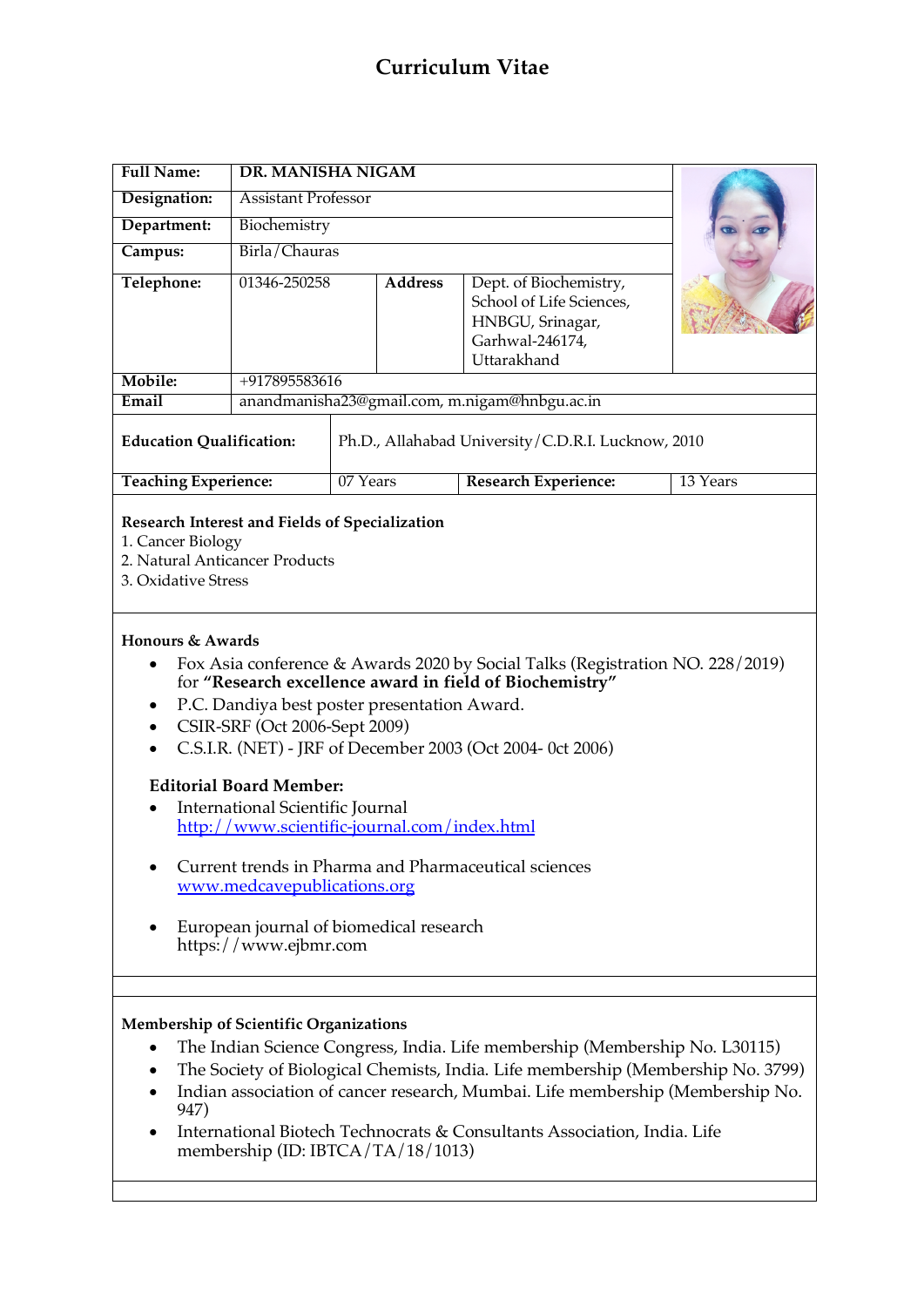# **Research Guidance:**

M.Sc. (Dissertation)

## **Thesis Awarded:** 16

## **Research Projects/ MoU undertaken**

1. Title, Funding Agency, Total Cost, Completed/Ongoing

*"Influence of the Ageing on Biochemical and Physiological changes in Plants: Insight into the interlinking of Redox Regulation"* UGC-BSR Research Start-Up-Grant *worth Rs. 6 lakh* (Completed)

# **ADMINISTRATIVE EXPERIENCE**

- 1. Incharge Head, Dept of Biochemistry since Aug 2014 to Jan 2019.
- 2. Member of Anti Ragging squad since August 2019.
- 3. Member of Institutional Ethical Committee (I.E.C; ICMR) w.e.f. 15-05-2019 to 14-05- 2021.
- 4. Member of Board of Studies of Department of Biochemistry, H.N.B. Garhwal University (Since 2014-till date).
- 5. N.S.S. Programme officer, Birla campus Unit, H.N.B. Garhwal University since January 2018.
- 6. Member of Anti-Discrimination committee, May 2016 to April 2018.
- 7. Assistant Proctor since (2016-till date)
- 8. Member of the University Inspecting Team visiting different Colleges in connection with the extension of their affiliations.
- 9. Team Incharge (Science faculty) for the selection of students for the annual cultural fest programme 2017-8
- 10. Member of Selection Committee for Guest Faculty appointment in the Department of Biochemistry, HNBGU (2014-2019).
- 11. Election Officer of Student Union Election (2014, 2016).
- 12. Member of Departmental Purchase Committee, Department of Biochemistry (since 2014-till date).
- 13. Member of UG (2016, 2017, 2019) Admission Committee.
- 14. Convener of PG Admission Committee (2016-18) & Member of PG Admission Committee (2019).
- 15. Member of Registration Committee of National conference on Microbes in Extreme Environment: Diversity and Translational Applications (MEEDTA-2015) organized by HNB Garhwal University (A Central University), Srinagar(Garhwal), (October 30-31, 2015)

## **COURSES AND WORKSHOP**

- 1. One week course on Research methodology organized by Faculty development centre, HNB Garhwal University (A Central University), Srinagar (Garhwal) (10<sup>th</sup>  $-16$ th Dec 2018).
- 2. One Day National Workshop on "Intellectual Property Rights" organized by **Department of Pharmaceutical Chemistry,** Chauras campus, HNB Garhwal University, Srinagar (17<sup>th</sup> Nov 2018)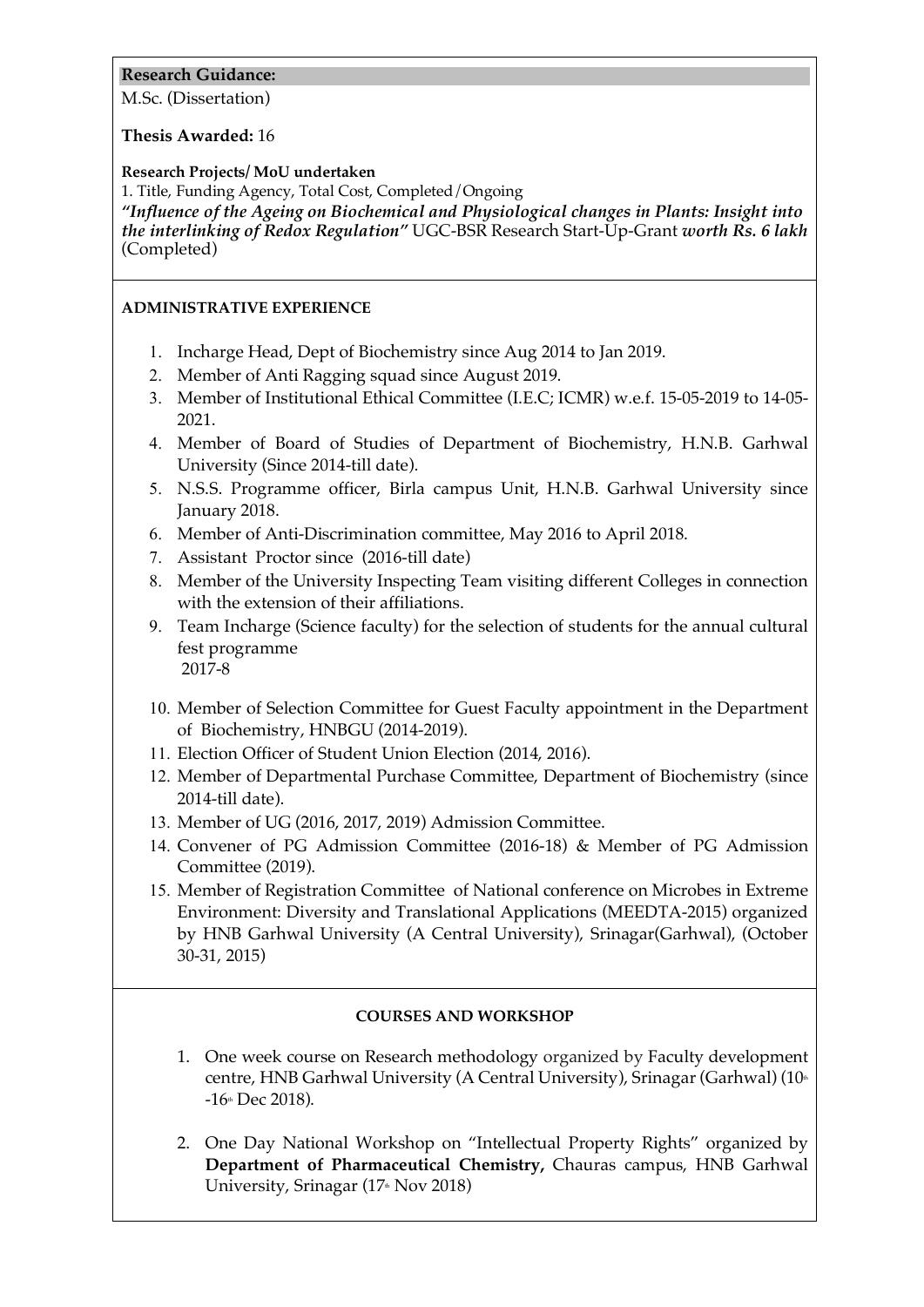- **3.** Refresher course in Life Sciences and Biotechnology (08 Oct- 02 Nov 2018) from **JNU, HRDC**, New Delhi with "**A"** Grade**.**
- **4.** Two days training Programme on **'Ethics & Values in Public Governance.' By**  Mr. Krishna Mohan, IAS (Retd.), a DoPT certified National Trainer/ Facilitator on 'Ethics' organized by the Internal Quality Assurance Cell (IQAC), HNB Garhwal University (A Central University), Srinagar (Garhwal). (**May 28-29, 2017**)
- **5.** Refresher Course from Lucknow University,  $(9 \text{m} \text{ Dec-31} \text{m} \text{ Dec 2016})$  with "A" grade.
- **6.** Orientation course (24<sup>th</sup> Aug-18<sup>th</sup> Sept 2015) from **JNU, HRDC**, New Delhi with "**A"** Grade**.**

#### **CONFERENCES**

# **INTERNATIONAL**

- 1. Oral presentation at: International conference on "Aerosols, Air Quality, and Climate Change (AAC-2018) on Himalayan Region of Uttarakhand" in the Department of Physics, School of Science, HNBGU, Srinagar (Garhwal), India on 21-23 October, 2018, titled "Environmental pollution and breast cancer: An insight into the linkage" Nigam M
- 2. Oral presentation at: International conference on "Research advancements in Pharmaceutical and clinical sciences" at LTR Institute of Technology (Pharmacy), Kurali, Merrut, India, 4-5<sup>th</sup> Oct 2017. titled "Influence of the Ageing on antioxidant **enzymes activity in Tomato".** Nigam M
- **3.** Oral presentation at: *International Conference* **on Advances in Biomedical Engineering, Cancer Biology, Bioinformatics and Applied Biotechnology (ABECBAB-2016)** *Organized by "Krishi Sanskriti"* on 21<sup>t</sup> may, 2016 at Jawaharlal **Nehru University, New Delhi** titled: Caspase inhibition restrains Centchroman induced apoptosis in Human Breast Cancer cells. **Nigam M\*,** Sharma R, Balapure AK
- 4. Oral presentation at: *International Conference* **on Advances in Biomedical Engineering, Cancer Biology, Bioinformatics and Applied Biotechnology (ABECBAB-2015)** *Organized by "Krishi Sanskriti"* on 25<sup>th</sup> and 26<sup>th</sup> July, 2015 at **Jawaharlal Nehru University, New Delhi** titled: Role of the transcriptionindependent mitochondrial p53 pathway to Centchroman induced apoptosis in Human Breast Cancer Cells (HBCCs) cells. **Nigam M\*,** Sharma R, Balapure AK
- **5.** Poster & Abstract at: **"5th International Conference on Stem Cells and Cancer (ICSCC-2014): Proliferation, Differentiation, and Apoptosis" at JNU Convention Centre, New Delhi, (8 - 10 November, 2014);** titled; Bax, Bak and Cytochrome c mediated mitochondrial signaling during Centchroman mediated Apoptosis **Nigam M\*,** Sharma R, Balapure AK
- **6.** Poster & Abstract at: 41<sup>th</sup> **Annual Conference on the Indian Pharmacological Society & International Conference on Translational Pharmacology 2008 at AIIMS, New Delhi, INDIA;** titled "Role of MAPKs and oxidative stress in Centchroman induced apoptosis." Zaidi D, **Nigam M\*,** Ranjan V, Sharma R, Balapure AK
- **7.** Poster & Abstract at: 41<sup>th</sup> **Annual Conference on the Indian Pharmacological Society & International Conference on Translational Pharmacology 2008 at AIIMS, New Delhi, INDIA (18-20 December 2008);** titled "Centchroman Potentiates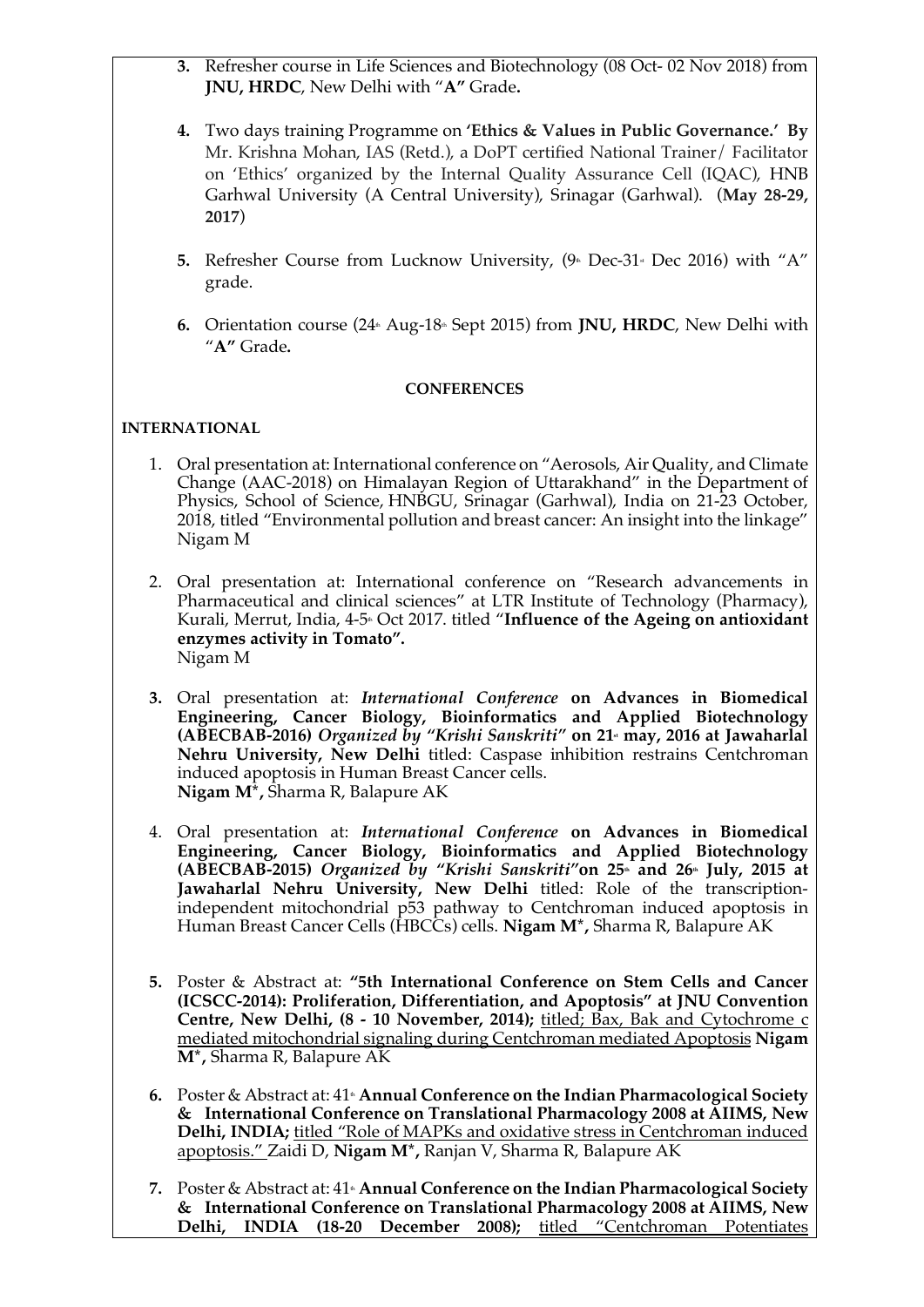mitochondrial events leading to oxidative insult in human breast cancer cells."Ranjan V, **Nigam M\*,** Zaidi D, Sharma R, Balapure AK **(Winner of P.C. Dandiya Award.)**

8. Poster & Abstract at: 12<sup>th</sup> International Conference on the Interface of Chemistry-Biology in Biomedical Research (ISCBC-2008), Feb 20<sup>th</sup>-24<sup>th</sup>, 2008 at Birla Institute of Technology and Science, Pilani-333031 (Rajasthan), India; titled "Involvement of p53, p21 and Bcl2 Family members in Centchroman induced apoptosis in MCF-7 and MDA MB-231 Human Breast Cancer Cells". **Manisha Nigam\***, Vishal Ranjan, Neetu Singh, S Srivastava, R Sharma, AK Balapure.

# **NATIONAL**

- 1. Participated in **Online Lecture Series** on "**Academic Leadership in Higher Education During and After COVID-19 Pandemic"** organized by Faculty development centre, HNB Garhwal University (A Central University), Srinagar (Garhwal) on **22-26 June, 2020.**
- 2. Chaired a session in International webinar on "Microbial Diversity: from health to environment" organised by Department of Botany and Microbiology, H.N.B. Garhwal University (A Central University), Srinagar (Garhwal), Uttarakhand in collaboration with Association of Microbiologists of India (AMI), Srinagar (Garhwal) Unit, India on  $27<sup>th</sup>$  June 2020.
- 3. Participated in Two Day webinar on "Tackling COVID-19 through traditional ways" organised by Department of Botany and Microbiology, Gurukul Kangri Vishwavidyalaya, Haridwar, Uttarakhand on 19-20 June 2020.
- 4. Participated in Two Day webinar on "Gender Equality & Women's Rights" jointly organized by Anti-Discrimination Cell, Women study centre and Cell for combating sexual harassment of women, H.N.B. Garhwal University (A Central University), Srinagar (Garhwal), Uttarakhand on 9th June, 2020
- 5. Participated in One Day webinar on "Food security in the times of pandemic" organized by Department of Biotechnology, H.N.B. Garhwal University (A Central University), Srinagar (Garhwal), Uttarakhand on 16th May, 2020.
- 6. Participated in the Webinar Lecture Series on the topic of "Covid 19 and Ayurveda" held on April,28, 2020, organized by Amity Institute of Indian System of Medicine, Health & Allied Sciences Domain, Amity University Uttar Pradesh, Noida -INDIA
- 7. Invited talk on **"National Service Scheme"** as a resource person in Induction programme organized by Department of Physical Education on  $4*$  Sept 2018
- 8. Invited Lecture on "**Cancer and Immunization**" on "World Immunology Day", sponsored by Indian Immunology Society, New Delhi at Department of Biochemistry, H.N.B. Garhwal University (A Central University), Birla campus, Srinagar (Garhwal) on  $1$ <sup>\*</sup> May, 2018.
- 9. Invited Lecture on "**Cancer and tuberculosis: an unexplored challenge**" in "World Tuberculosis Day 2018" organized by Department of Botany and Microbiology, H.N.B. Garhwal University (A Central University), Srinagar (Garhwal) on 24<sup>th</sup> March 2018
- 10. Delivered lecture as a resource person on **"Cancer: Introduction, awareness and prevention"** at Birla campus unit, National service scheme, HNB Garhwal University (A Central University), Srinagar (Garhwal), on  $7*$  Feb 2018 during 7 days special camps for boys ( $7*$  to  $13*$  February 2018).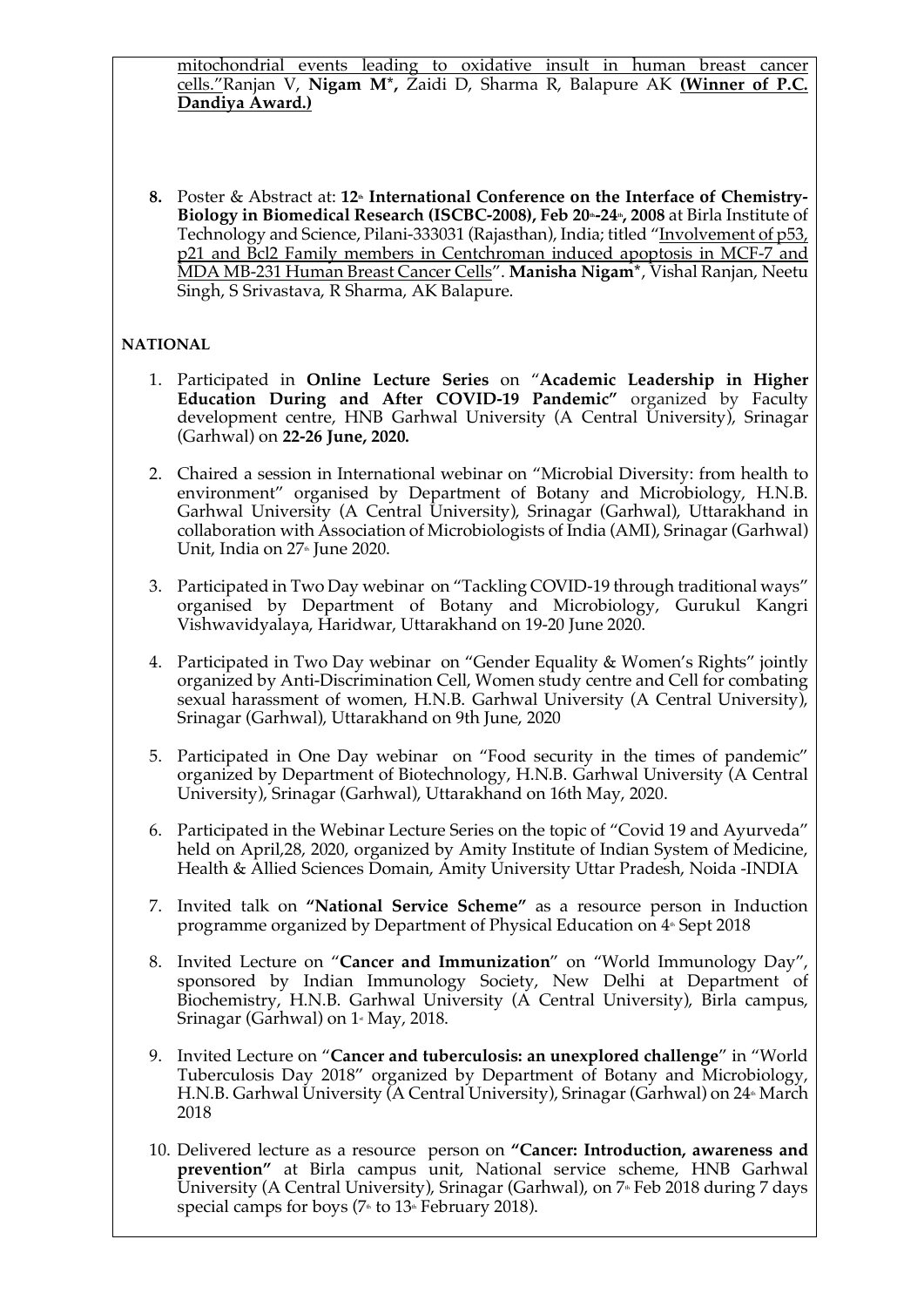- 11. Keynote Address & Lecture on Breast Cancer in "World Cancer Day" at Department of Biochemistry, H.N.B. Garhwal University (A Central University), Birla campus, Srinagar (Garhwal) on  $4*$  Feb, 2018.
- 12. Delivered lecture as a resource person on **"Breast cancer: Introduction, awareness and prevention"** at Birla campus unit, National service scheme, HNB Garhwal University (A Central University), Srinagar (Garhwal), on  $22\pi$  Jan 2018 during 7 days special camps for girls  $(22<sup>nd</sup>$  to  $28<sup>th</sup>$  January 2018).
- 13. Poster presentation at:86<sup>\*</sup> Annual Conference of Society of Biological Chemists (SBC-2017) on "Emerging Discoveries in health and agricultural sciences" at, **at Jawaharlal**  Nehru University, New Delhi, 16-19<sup>th</sup> November 2017. titled "Accelerated ageing induces physiological and biochemical changes in tomato involving MAPK pathways" Nigam M
- 14. Invited Lecture on "Infectious diseases" on "World Immunology Day", sponsored by Indian Immunology Society, New Delhi at Department of Biochemistry, H.N.B. Garhwal University ( $\tilde{A}$  Central University), Birla campus, Srinagar (Garhwal) on 29<sup>th</sup> April, 2017.
- 15. Keynote Address & Lecture on Breast Cancer in "World Cancer Day" (THEME: "We can, I can") at Department of Biochemistry, H.N.B. Garhwal University (A Central University), Birla campus, Srinagar (Garhwal) on  $4*$  Feb, 2017.
- 16. Keynote address & lecture on "Gender Issues" at Department of Biochemistry, H.N.B. Garhwal University (A Central University), Birla campus, Srinagar (Garhwal) on  $5$ <sup>th</sup> Sept, 2016.
- 17. Oral presentation at: National Conference on Recent Advances in Science & Technology, organized by Uttaranchal college of applied and life sciences, Uttaranchal University, Dehradun on 27-28 February 2017 titled; *Influence of the Ageing on Biochemical and Physiological changes in Tomato* **Nigam M**
- 18. Oral Presentation and abstract at: **National conference on Microbes in Extreme Environment: Diversity and Translational Applications (MEEDTA- 2015) organized by HNB Garhwal University (A Central University), Srinagar (30-31 Oct 2015)** titled; Microbiome: Interlinking with the Cancer. **Nigam M**
- 19. Poster at: 2<sup>nd</sup> **Biotech Congress, Dec 18<sup>th</sup>-22<sup>nd</sup>, 2006** at Rajiv Gandhi Biotechnology Centre, Nagpur, India; titled "Non-Genomic events in Centchroman mediated Apoptosis in MCF-7 Human Breast Cancer Cells". Balapure AK, Ranjan V**, Nigam M\***, Sharma R.
- 20. Poster presented at: **XXIX All India Cell Biology conference and symposium on**  Gene to Genome: Environment and Chemical Interaction, Jan 17-20<sup>th</sup>, 2006 at Industrial Toxicology Research Centre, Lucknow-226001, India; titled "Induction of Apoptosis in MCF-7 and MDA MB-231 Human Breast Cancer Cells by antiestrogen Centchroman".

**Manisha Nigam\*,** Vishal Ranjan, S Srivastava, R Sharma, AK Balapure.

#### **Conference/Symposium/Workshop Organized**

- 1. Organized Webinar on **World Immunology day-2020** on "*COVID-19: Immunopathology and its implications for therapy", 29<sup>th</sup> April 2020, CONVENER*
- 2. Organized "National Science Day" at Department of Biochemistry, HNB Garhwal University Birla campus, Srinagar (Garhwal), February 28, 2020, **ORGANISER**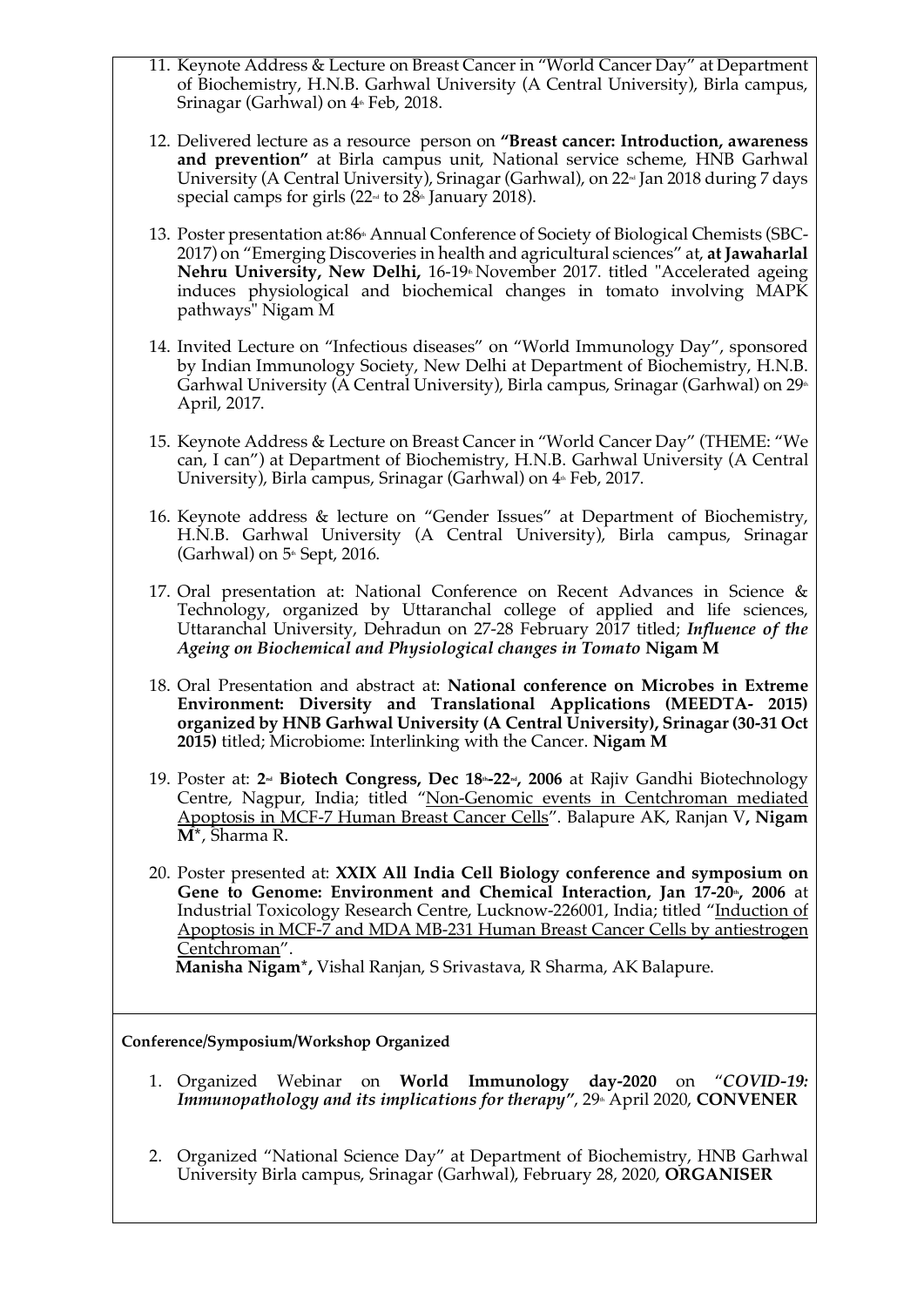- 3. Organized "World Cancer Day", at Department of Biochemistry, HNB Garhwal University, Birla campus, Srinagar (Garhwal), 4 Feb, 2020, **CONVENER**
- 4. Organized "Induction Programme" for freshers on 16<sup>th</sup> Aug 2018 at Department of Biochemistry, HNB Garhwal University Birla campus, Srinagar (Garhwal) **ORGANISER**
- 5. Organized "World Cancer Day", at Department of Biochemistry, HNB Garhwal University, Birla campus, Srinagar (Garhwal), 4<sup>th</sup> Feb, 2018, **CONVENER**
- 6. Organized "National Science Day" at Department of Biochemistry, HNB Garhwal University Birla campus, Srinagar (Garhwal), February 28, 2018, **ORGANISER**
- 7. Organized "Induction Programme" for freshers on 22<sup>nd</sup> Aug 2017 at Department of Biochemistry, HNB Garhwal University Birla campus, Srinagar (Garhwal) **ORGANISER**
- 8. Organized "Swacha Bharat Abhiyan" event on 2<sup>nd</sup> Oct 2014, 2015, 2016, 2017, 2018 at Department of Biochemistry, HNB Garhwal University Birla campus, Srinagar (Garhwal)
- 9. Organized "World Cancer Day", at Department of Biochemistry, HNB Garhwal University, Birla campus, Srinagar (Garhwal), 4<sup>th</sup> Feb, 2017, **CONVENER**
- 10. Organized lectures on "Gender Issues" at Department of Biochemistry, HNB Garhwal University Birla campus, Srinagar (Garhwal), 5<sup>th</sup> Sept, 2016, **ORGANISER**
- 11. Organized "National Science Day" at Department of Biochemistry, HNB Garhwal University Birla campus, Srinagar (Garhwal), February 28-29, 2016, **CONVENER**

## **PUBLICATIONS**

- 1. Salehi B, Mishra AP, Nigam M, Karazhan N, Shukla I, Dadasiewicz AK, Sawicka B, Głowacka A, Darwish MSA, Tarawneh AH, Gadetskaya AV, Cabral C, Salgueiro L, Victoriano M, Martorell M, Docea AO, Abdolshahi A, Calina D, Sharifi-Rad J. *Ficus* plants: State of the art from a phytochemical, pharmacological, and toxicological perspective Phytotherapy Research 2020 **(Impact factor 4.0)** https://doi.org/10.1002/ptr.6884
- 2. Mishra AP, Devkota HP, Nigam M, Adetunji CO, Srivastava N, Saklani S, Shukla I, Azmi L, Shariati MA, Coutinho HDM, Khaneghah AM. Combination of essential oils in dairy products: A review of their functions and potential benefitsLWT - Food Science and Technology 2020, 133, 110116 (Impact factor **4.0**)
- 3. Sharifi-Rad M, Anil Kumar NV, Zucca P, Varoni EM, Dini L, Panzarini E, Rajkovic J, Tsouh Fokou PV, Azzini E, Peluso I, Prakash Mishra A, Nigam M, El Rayess Y, Beyrouthy ME, Polito L, Iriti M, Martins N, Martorell M, Docea AO, Setzer WN, Calina D, Cho WC and Sharifi-Rad J. Lifestyle, Oxidative Stress, and Antioxidants: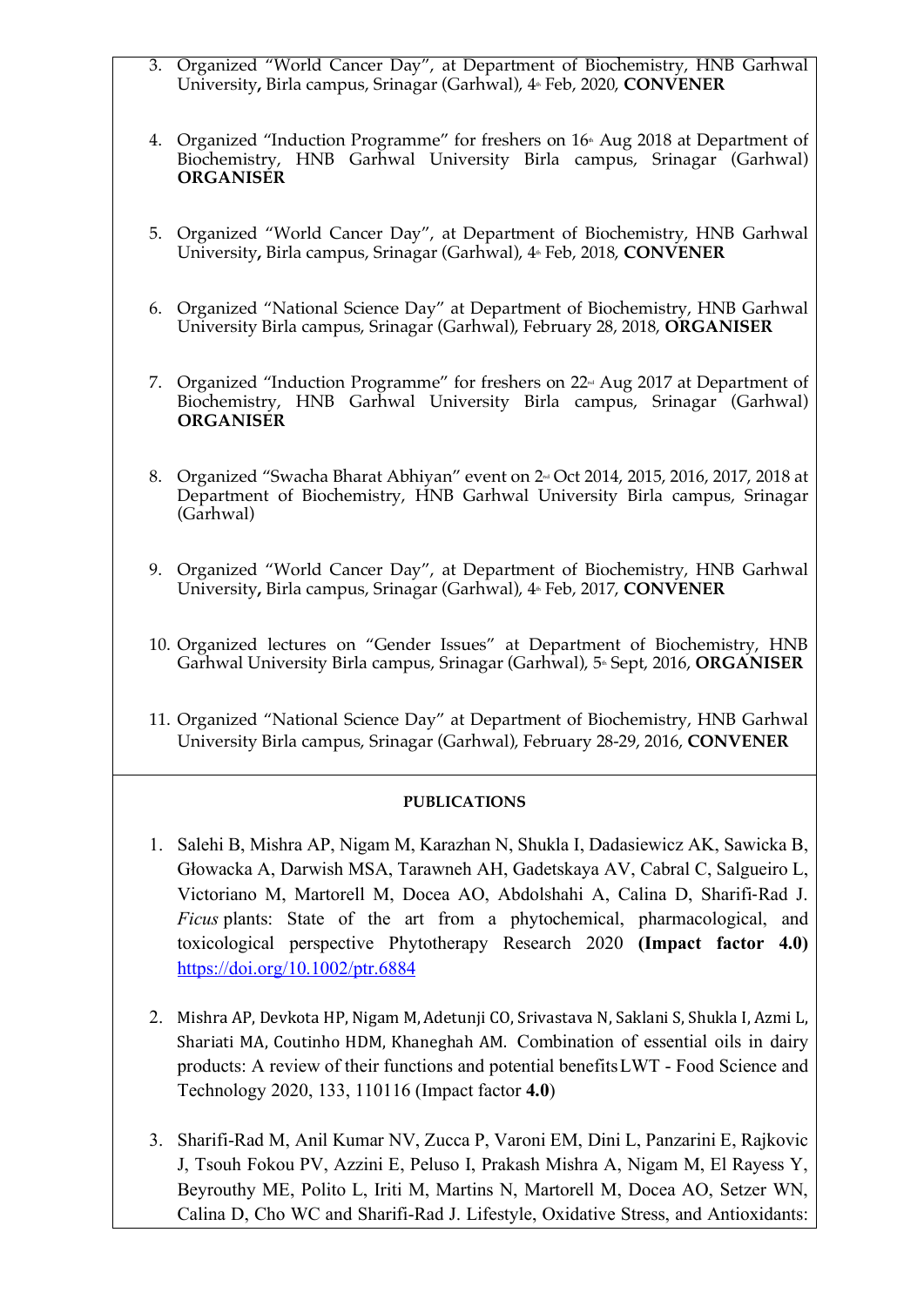Back and Forth in the Pathophysiology of Chronic Diseases. Frontiers in Physiology 2020, 11:694. (Impact factor **4.13**)

- 4. Salehi, B., P. Mishra, A., Nigam, M., Kobarfard, F., Javed, Z., Rajabi, S., Khan, K., Ahsan Ashfaq, H., Ahmad, T., Pezzani, R., Ramírez-Alarcón, K., Martorell, M., C. Cho, W., Ayatollah, S., Sharifi-Rad, J. (2020). Multivesicular liposome (DepoFoam) in human diseases. *Iranian Journal of Pharmaceutical Research*, 19(2), 9-21. doi: 10.22037/ijpr.2020.112291.13663 **(Impact factor 1.505)**
- 5. Nigam M, Mishra AP, Devkota AA, Dirar AI, Hassan MM, Adhikari A, Belwal T, Devkota HP. Fruits of *Terminalia chebula* Retz.: A review on traditional uses, bioactive chemical constituents and pharmacological activities Phytotherapy Research 2020, 34(10), 1-19 **(Impact factor 4.0)**
- 6. Salehi B, Konovalov DA, Fru P, Kapewangolo P, Peron G, Ksenija MS, Cardoso SM, Pereira OR, Nigam M, Nicola S, Pignata G, Rapposelli S, Sestito S, Kumar NVA, Cádiz-Gurrea ML, Segura-Carretero A, Mishra AP, Sharifi-Rad M, Cho WC, Taheri Y, Setzer WN, Sharifi-Rad J. Areca catechu—From farm to food and biomedical applications. Phytotherapy Research 2020, 34(9), 1-19 **(Impact factor 4.0)**
- 7. Salehi, B.; Azzini, E.; Zucca, P.; Maria Varoni, E.; V. Anil Kumar, N.; Dini, L.; Panzarini, E.; Rajkovic, J.; Valere Tsouh Fokou, P.; Peluso, I.; Prakash Mishra, A.; Nigam, M.; El Rayess, Y.; El Beyrouthy, M.; N. Setzer, W.; Polito, L.; Iriti, M.; Sureda, A.; Magdalena Quetglas-Llabrés, M.; Martorell, M.; Martins, N.; Sharifi-Rad, M.; M. Estevinho, L.; Sharifi-Rad, J. Plant-Derived Bioactives and Oxidative Stress-Related Disorders: A Key Trend towards Healthy Aging and Longevity Promotion. Applied Sciences **2020**, 10, 947 **(Impact Factor: 2.217)**
- 8. Naseri R, Navabi SJ, Samimi Z, Mishra AP, Nigam M, Chandra H, Olatunde A, Tijjani H, Morais-Urano R, Farzaei MH Targeting Glycoproteins as a therapeutic strategy for diabetes mellitus and its complications DARU J Pharm Sci (2020). https://doi.org/10.1007/s40199-020-00327-y **(Impact Factor: 2.698 )**
- **9.** Salehi B, Sahrifi-Rad J, Seca AML, Pinto DCGA, Michalak I, Trincone A, Mishra AP, Nigam M, Zam W and Martins N Current Trends on Seaweeds: Looking at Chemical Composition, Phytopharmacology, and Cosmetic Applications *Molecules* 2019, *24*(22), 4182; https://doi.org/10.3390/molecules24224182 **(Impact Factor: 3.09)**
- **10.** Nigam M, Atanassova M, Mishra AP, Pezzani R, Devkota HP, Plygun S, Salehi B, Setzer WN and Sharifi-Rad J Bioactive Compounds and Health Benefits of *Artemisia*  Species Natural Product Communications 2019: 14(1):1–17 DOI: 10.1177/1934578X19850354 **(Impact Factor: 0.554)**
- **11.** Nigam M, Suleria H.A.R., Farzaei M.H., Mishra A.P. Marine anticancer drugs and their relevant targets: a treasure from the ocean. DARU Journal of Pharmaceutical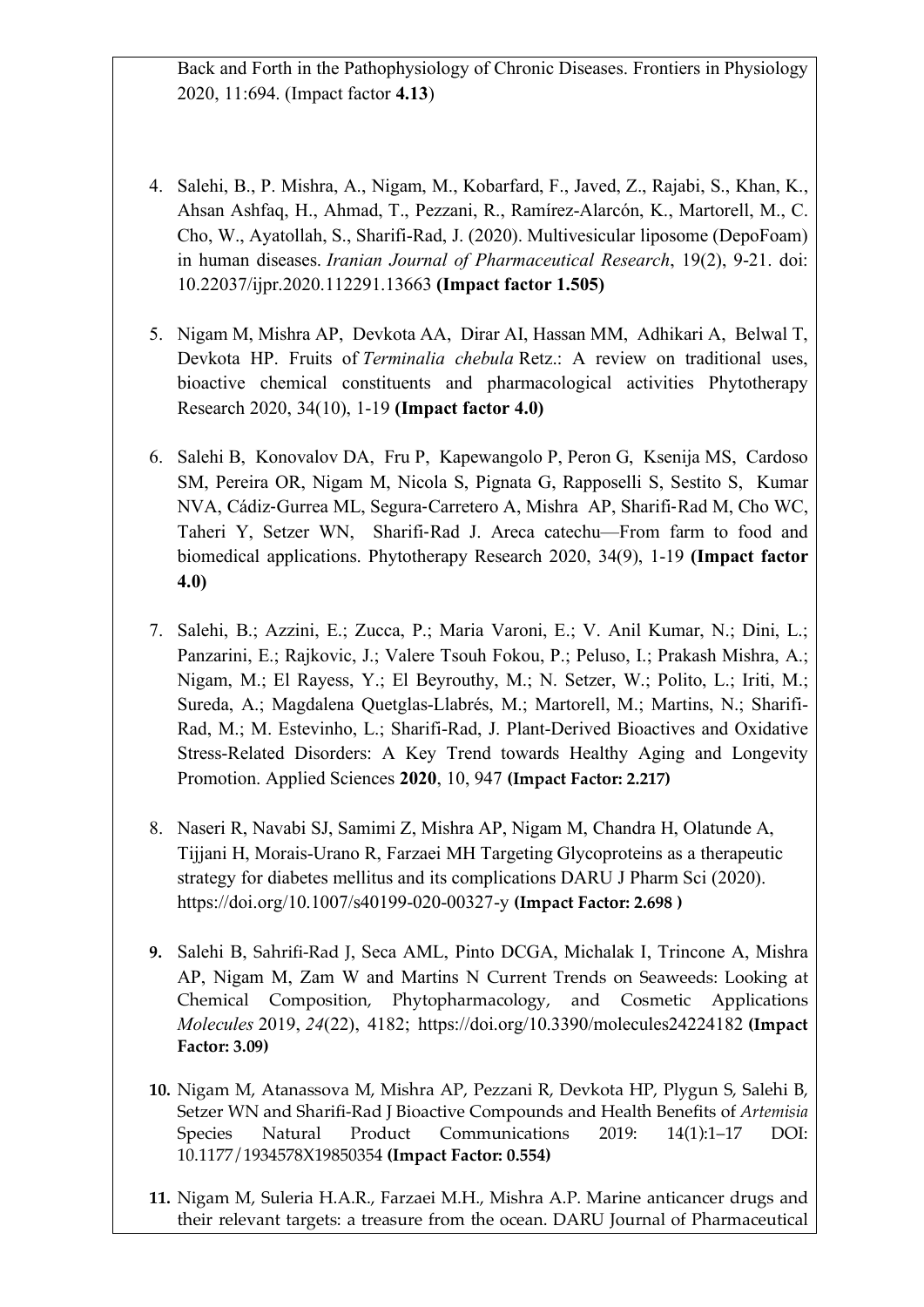Sciences 2019, 27(1):491-515, https://doi.org/10.1007/s40199-019-00273-4 **(Impact Factor: 2.698 )**

- 12. Saklani S, Rawat Y, Plygun S, Shariati MA, Nigam M, Maurya VK, Yadav A, Mishra AP Biological activity and preliminary phytochemical screening of *Terminalia alata heyne ex roth*. J Microbiol Biotech Food Sci 2019 : 8 (4) 1010-1015
- **13.** Nigam M, Mishra AP, Salehi B, Kumar M, Sahrifi-Rad M, Coviello E, Iriti M, Sharifi-Rad J Accelerated ageing induces physiological and biochemical changes in tomato seeds involving MAPK pathways. Scientia Horticulturae 2019, 248, 20-28 **(Impact Factor: 2.76 )**
- 14. Waheed M, Hussain MB, Javed A, Mushtaq Z, Hassan S, Shariati MA, Khan MU, Majeed M, Nigam M, Mishra AP, Heydari M., Honey and cancer: A mechanistic review Clinical Nutrition 2019 ,38 (6):2499-2503. **(Impact Factor: 6.4)**
- 15. Salehi, B.; Mishra, A.P.; Nigam, M.; Sener, B.; Kilic, M.; Sharifi-Rad, M.; Fokou, P.V.T.; Martins, N.; Sharifi-Rad, J. Resveratrol: A Double-Edged Sword in Health Benefits. Biomedicines 2018, 6(3), 91. **(Impact Factor: 4.7)**
- 16. Nigam M, Saklani S, Plygun S, Mishra AP. Antineoplastic potential of the *Vitex*  species: An overview Boletín latino americano y del caribe de plantas medicinales y aromáticas (2018),17(5): 492-502 **(Impact Factor: 0.79)**
- **17.** Kumar, M., Yusuf, M.A., Nigam, M. An Update on Genetic Modification of Chickpea for Increased Yield and Stress Tolerance. Molecular Biotechnology 2018, 60(8):651-663 **(Impact Factor: 1.815)**
- **18.** Mishra, A.P., Salehi, B., Sharifi-Rad, M., Pezzani R., Kobarfard F., Sharifi-Rad J., Nigam M. Programmed Cell Death, from a Cancer Perspective: An Overview Molecular Diagnosis and Therapy 2018, 22: 281-295. **(Impact Factor: 3.0)**
- 19. M Kumar, MA Yusuf, PS Chauhan, M Nigam Pseudomonas putida and Bacillus amyloliquefaciens alleviates the adverse effect of pesticides and poise soil enzymes activities in chickpea (Cicer arietinum L.) rhizosphere. Tropical plant research 2017, 4 (3):405-418.
- **20.** Saklani, S.; Mishra, A.P.; Chandra, H.; Atanassova, M.S.; Stankovic, M.; Sati, B.; Shariati, M.A.; Nigam, M.; Khan, M.U.; Plygun, S.; Elmsellem, H.; Suleria, H.A.R. Comparative Evaluation of Polyphenol Contents and Antioxidant Activities between Ethanol Extracts of *Vitex negundo* and *Vitex trifolia* L. Leaves by Different Methods. Plants 2017, 6, 45-55. **(Impact Factor: 2.6)**
- **21.** Singh, N., Nigam, M., Ranjan, V., Garg, V.K., Sharma, S., Chaturvedi, R., Shankar, R., Kumar, S., Sharma, R., Balapure, A.K., Rath, S.K. Resveratrol as an adjunct therapy in cyclophosphamide-treated MCF-7 cells and breast tumor explants Cancer Science 2011, 102, 1059-1067. **(Impact Factor: 4.7)**
- **22.** Nigam, M., Singh, N., Ranjan, V., Zaidi, D., Nigam, D., Sharma, R., Gupta, D.K., Sundaram, S., Balapure, A. K. Centchroman mediated apoptosis involves cross-talk between extrinsic/intrinsic pathways and oxidative regulation. Life Sciences 2010, 87: pp. 750-758 **(Impact Factor: 3.4)**